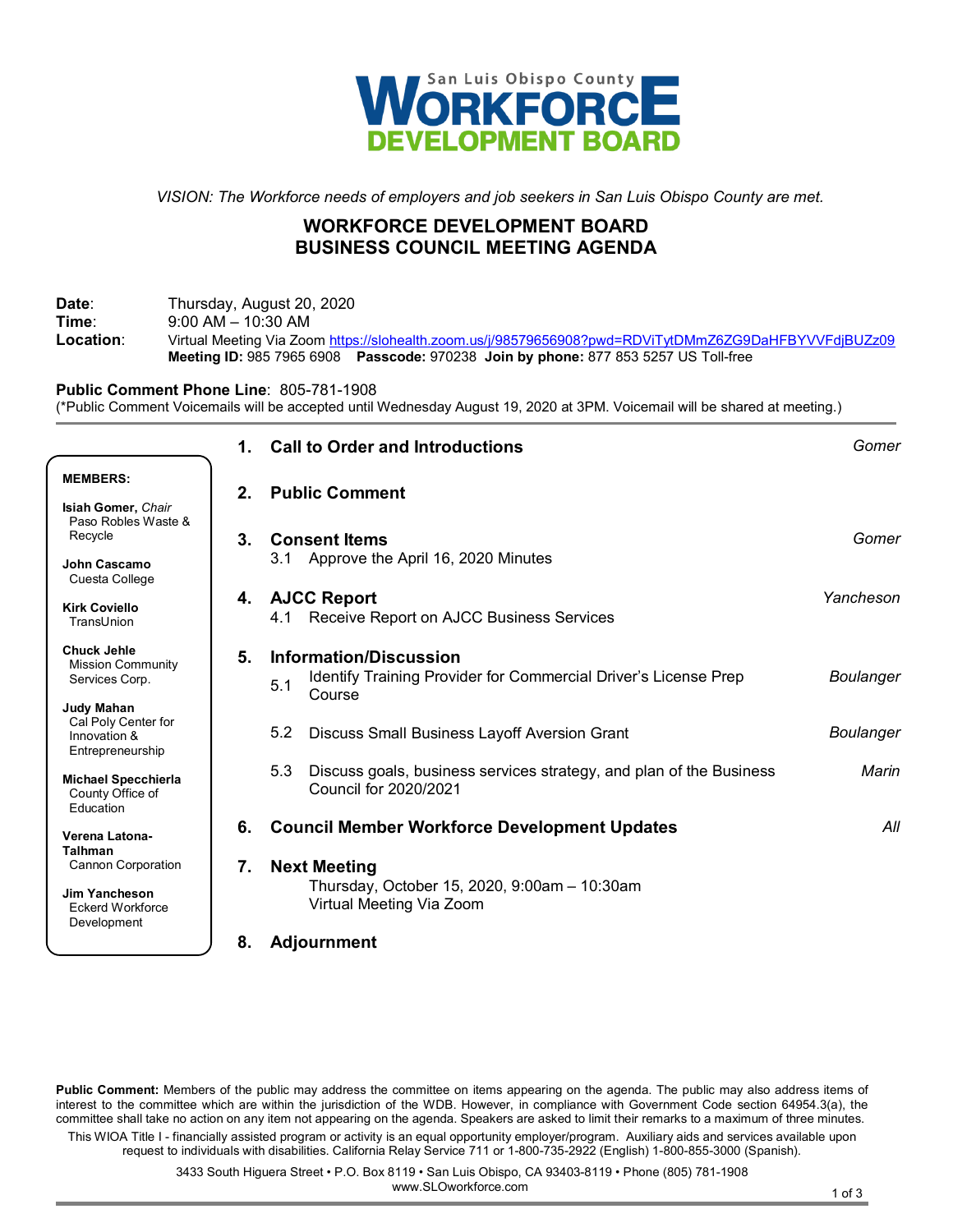# **WORKFORCE DEVELOPMENT BOARD of San Luis Obispo County**

#### **BUSINESS COUNCIL MEETING MINUTES**

| Date:           | Thursday, April 16, 2020                                                            |
|-----------------|-------------------------------------------------------------------------------------|
| Time:           | $9:00$ a.m.-10:30 a.m.                                                              |
| Location:       | Virtual Meeting-https://meet.lync.com/o365gcoslo/dboulanger/6JCH9J35                |
| <b>Present:</b> | Isiah Gomer, Jim Yancheson, Michael Specchierla, Verena Latona-Tahlman, Chuck Jehle |
| Absent:         | John Cascamo, Judy Mahan, Kirk Coviello                                             |
| Staff:          | Dawn Boulanger, Sarah Hayter, Diana Marin                                           |
| Guest:          |                                                                                     |

#### **1. Call to Order:**

**Chair Isiah Gomer:** called the meeting to order at 9:05 A.M. **Quorum.**

### **2. Public Comment:**

**Chair Gomer:** noted no public on public line.

#### **3. Consent Items:**

**3.1 Approve the December 19, 2019** Motion: Verena Latona-Tahlman Second: Iim Yancheson Abstentions: None **Motion Passed Unanimously**

# **4. Information/Discussion:**

# **4.1 Receive update on License Prep Course at Cuesta College**

Dawn Boulanger (staff) presented the item which provided an update on the status of the Commercial License Preparation Course aimed to assist the community in preparing for the commercial licensure exam. The preparation course is still of interest to the committee, however at this time Cuesta College has been unable to move forward due to the impacts of COVID-19. The committee discussed options in moving forward with course.

### **4.2 Receive and Review Rapid Response Update**

Diana Marin (staff) presented the item which is included as part of the agenda. Diana informed of current Rapid Response numbers. She stated that the COVID-19 pandemic has had a tremendous impact on the local workforce and business climate. As a result, SLO County has experienced a record number of closures (temp and otherwise) as well as UI claims.

### **4.3 Receive Update and Discuss the Downtown SLO Business Walk**

Diana Marin (staff) reported out to the committee regarding the outcome of the proposed SLO Downtown Business Walk. The meeting was held on February 14, 2020. Those present were representatives of the city of SLO, CalPoly CIE, Mission Community Services/Women's Business Center, SLO Chamber of Commerce, Downtown SLO, SCORE and the AJCC. All parties expressed interest in conducting a Downtown SLO Business Walk, however felt it was important to learn more about each other's organizations before moving forward. Fall was proposed for Business Walk timeframe. A follow up meeting was suggested to discuss idea further and learn more about